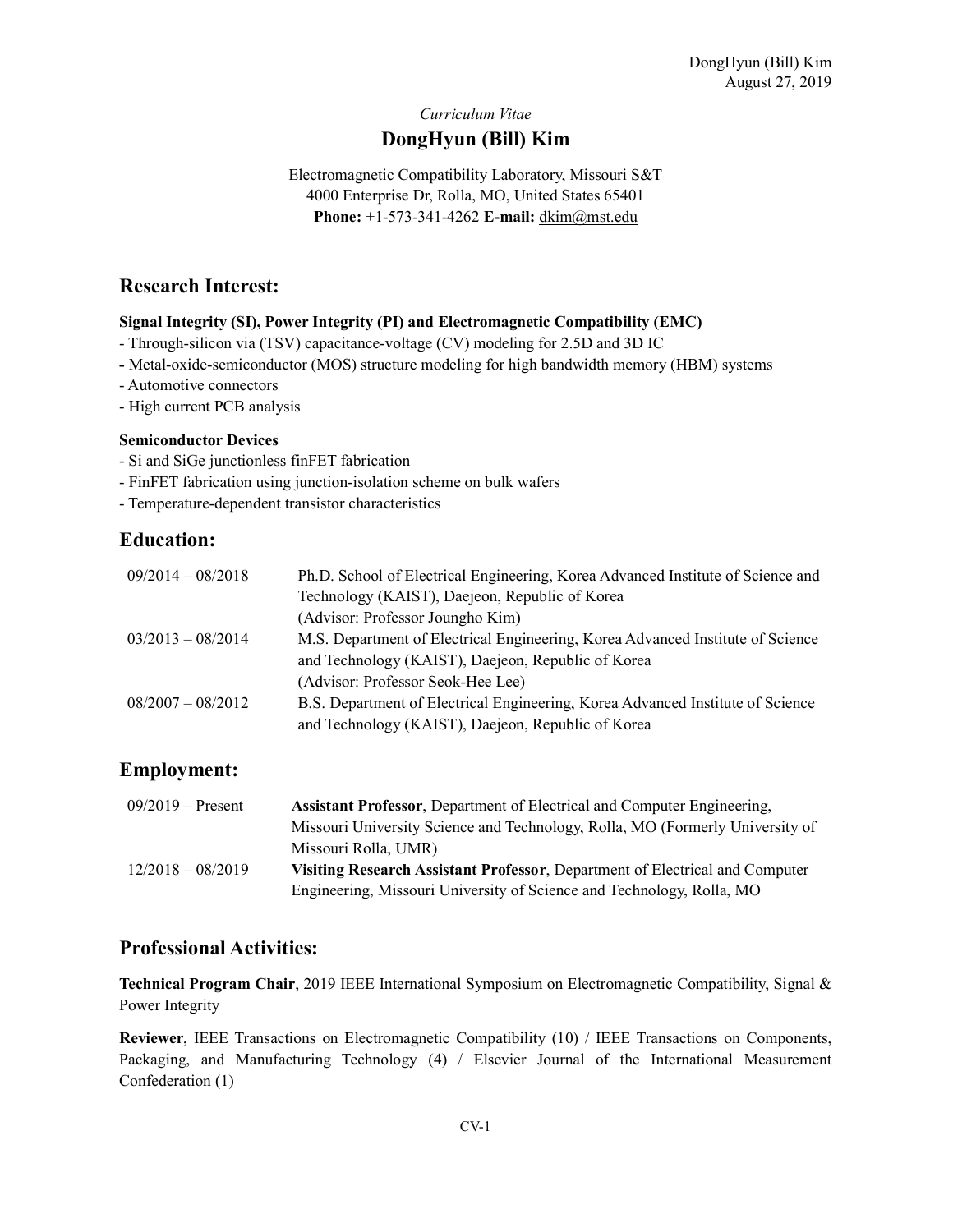# Advising & Mentoring

### Ph. D.

| $\lceil 1 \rceil$ | Giorgi Maghlakelidze | $(08/2019 \sim$ Present) |
|-------------------|----------------------|--------------------------|
| $\lceil 2 \rceil$ | Wei Zhang            | $(08/2019 \sim$ Present) |
| [3]               | Zhekun Peng          | $(08/2019 \sim$ Present) |
|                   |                      |                          |

### B.S.

| $[1]$<br>Taylor Ornelas | $(03/2019 \sim$ Present) |
|-------------------------|--------------------------|
|-------------------------|--------------------------|

# Lectures and Invited Presentations:

- [1] Non-linear Through-silicon Via (TSV) Capacitance Modeling for Bias-dependent 2.5D and 3D IC Power Distribution Network (PDN) Analysis, Nanyang Technological University, Singapore, May 14, 2018
- [2] Through-silicon Via (TSV) Capacitance-voltage (CV) Hysteresis Modeling for 2.5D and 3D IC, Missouri S&T EMC Laboratory, Rolla, MO, USA, Oct. 20, 2017
- [3] Signal Integrity Analysis of Coaxial Connector for Automotive System, Missouri S&T EMC Laboratory, Rolla, MO, USA, Oct. 20, 2017
- [4] Lecture on SI/PI Design, Simulation and Measurement of High Speed, High Density PCB, DSO National Laboratories, Singapore, Apr. 27, 2015 ~ Apr. 29, 2015
- [5] Design of High-speed Automotive Connectors, Silicon Image, Sunnyvale, CA, USA, Oct. 29, 2014

# US Patent:

[1] Joung Ho Kim, Bom Son Lee, Dong Hyun Kim, "MAGNETIC FIELD GENERATING APPARATUS HAVING CANNON SHAPE AND MAGNETIC FIELD GENERATION METHOD THEREOF, " US 20,190,199,146, June 27, 2019.

# Publications:

### Journal Papers

- [1] Seungtaek Jeong, Dong-Hyun Kim, Jinwook Song, Hongseok Kim, Seongsoo Lee, Chiuk Song, Jaehak Lee, Junyeop Song, Joungho Kim, "Smartwatch Strap Wireless Power Transfer System With Flexible PCB Coil and Shielding Material" IEEE TIE, May 2019
- [2] Seongsoo Lee, Dong-Hyun Kim, Yeonje Cho, Hongseok Kim, Chiuk Song, Seungtaek Jeong, Jinwook Song, Gyeyoung Park, Seokwoo Hong, Junyong Park, Kyungjun Cho, Hyunsuk Lee, Chulhun Seo, Seungyoung Ahn, Joungho Kim, "Low Leakage Electromagnetic Field Level and High Efficiency Using a Novel Hybrid Loop-array Design for Wireless High Power Transfer System" IEEE TIE, July 2018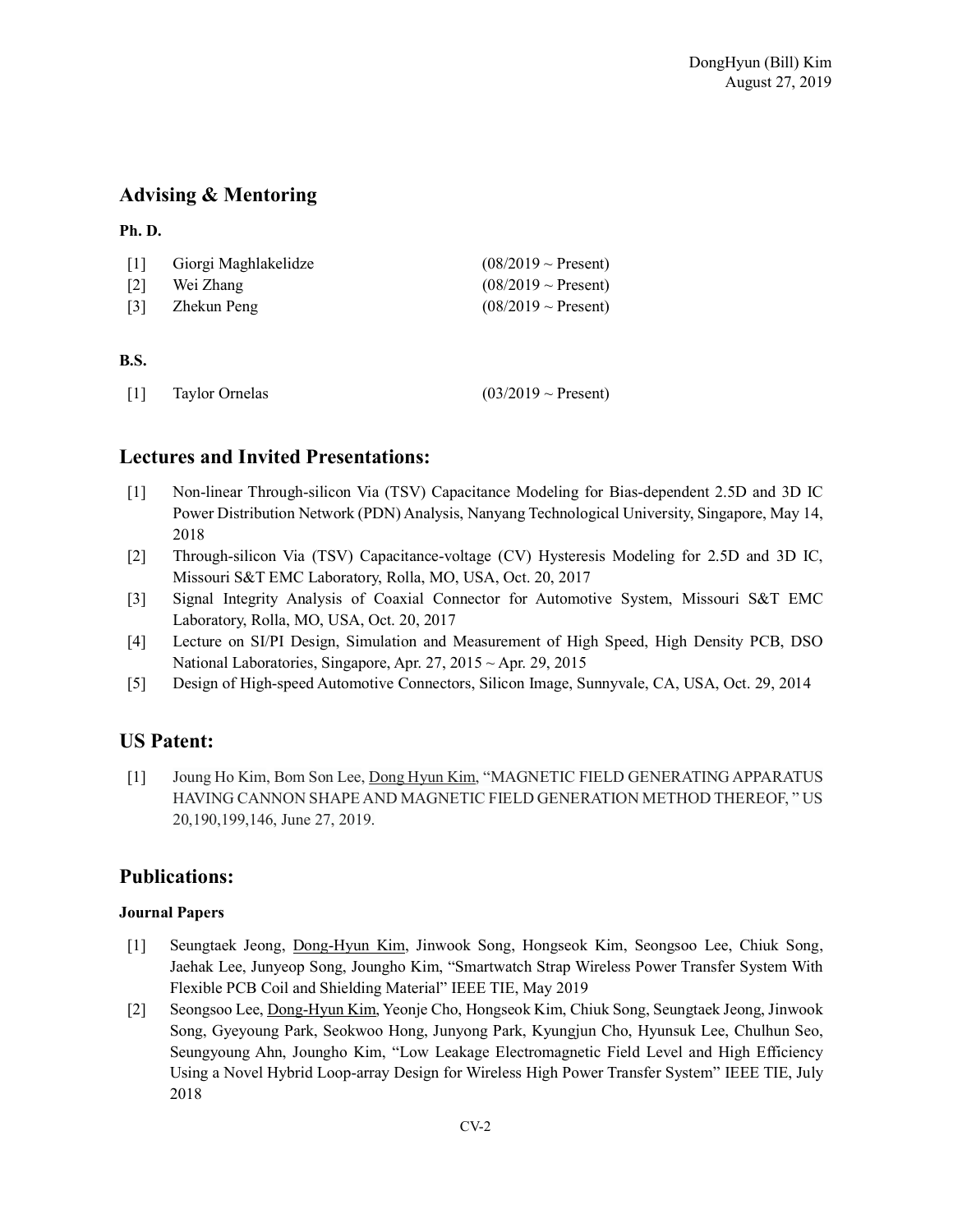- [3] Junyong Park, Hyesoo Kim, Jonghoon J. Kim, Dong-Hyun Kim, Kyungjune Son, Subin Kim, Seongsoo Lee, Kyungjun Cho, Bumhee Bae, Dongho Ha, Michael Bae, Joungho Kim, "High-Frequency Electrical Characterization of a New Coaxial Silicone Rubber Socket for High-Bandwidth and High-Density Package Test" IEEE TCPMT, May 2018
- [4] Jaemin Lim, Jonghyun Cho, Daniel H Jung, Jonghoon J Kim, Sumin Choi, Dong-Hyun Kim, Manho Lee, Joungho Kim, "Modeling and Analysis of TSV Noise Coupling Effects on RF LC-VCO and Shielding Structures in 3D IC" IEEE TEMC, Feb. 2018
- [5] Chiuk Song, Hongseok Kim, Youngwoo Kim, Donghyun Kim, Seungtaek Jeong, Yeonje Cho, Seongsoo Lee, Seungyoung Ahn, Joungho Kim, "EMI Reduction Methods in Wireless Power Transfer System for Drone Electrical Charger using Tightly-coupled Three-phase Resonant Magnetic Field", IEEE TIE, Jan. 2018
- [6] Yeonje Cho, Seongsoo Lee, Dong-Hyun Kim, Hongseok Kim, Chiuk Song, Sunkyu Kong, Chulhun Seo, and Joungho Kim, "Thin Hybrid Metamaterial Slab with Negative and Zero Permeability for High Efficiency and Low Electro-Magnetic Field in Wireless Power Transfer Systems", IEEE TEMC, Sep. 2017
- [7] Youngwoo Kim, Jonghyun Cho, Kyungjun Cho, Junyong Park, Subin Kim, Dong-Hyun Kim, Gapyeol Park, Srikrishna Sitaraman, Pulugurtha. Markondeya Raj, Rao R. Tummala, and Joungho Kim, "Glass Interposer Electromagnetic Bandgap Structure with Defected Ground Plane for Broadband Suppression of Power/Ground Noise Coupling", IEEE TCPMT, Aug. 2017
- [8] Dong-Hyun Kim, Youngwoo Kim, Jounghyun Cho, Bumhee Bae, Junyoung Park, Hyunsuk Lee, Jaemin Lim, S. Piersanti, F. de Paulis, A. Orlandi and Joungho Kim, "Through-Silicon Via (TSV) Capacitance-Voltage (CV) Hysteresis Modeling for 2.5D and 3D IC", IEEE TCPMT, Mar. 2017
- [9] Hongseok Kim, Chiuk Song, Daniel H. Jung, Dong-Hyun Kim, Jonghoon Kim, Seungyoung Ahn and Joungho Kim, "Coil Design and Measurement of Automotive Magnetic Field Resonant Wireless Power Transfer System for High Efficiency and Low EMF/EMI", IEEE TMTT, Jan. 2016
- [10] Yeonje Cho, Jonghoon J. Kim, Dong-Hyun Kim, Seongsoo Lee, Hongseok Kim, Chiuk Song, Sunkyu Kong, Seungyoung Ahn and Joungho Kim, "Thin PCB-Type Metamaterials for Improved Efficiency and Reduced EMF in Wireless Power Transfer Systems", IEEE TMTT, Jan. 2016
- [11] S. Piersanti, F. de Paulis, A. Orlandi, Dong-Hyun Kim, Joungho Kim and Jun Fan, "Equivalent Circuit Modeling of Dielectric Hysteresis Loops in Through Silicon Vias", IEEE TCPMT, Oct. 2015
- [12] Ji Hun Choi, Tae Kyun Kim, Jung Min Moon, Young Gwang Yoon,Byeong Woon Hwang, Dong Hyun Kim, and Seok-Hee Lee, "Origin of Device Performance Enhancement of Junctionless Accumulation-Mode (JAM) Bulk FinFETs With High-κ Gate Spacers", IEEE EDL, Oct. 2014
- [13] Dong-Hyun Kim, Tae Kyun Kim, Young Gwang Yoon, Byeong-Woon Hwang, Yang-Kyu Choi, Byung Jin Cho, and Seok-Hee Lee, "First Demonstration of Ultra-Thin SiGe-Channel Junctionless Accumulation-Mode (JAM) Bulk FinFETs on Si Substrate with PN Junction-Isolation Scheme", IEEE J-EDS, May 2014
- [14] Tae Kyun Kim, Dong Hyun Kim, Young Gwang Yoon, Jung Min Moon, Byeong Woon Hwang, Dong-Il Moon, Gi Seong Lee, Dong Wook Lee, Dong Eun Yoo, Hae Chul Hwang, Jin Soo Kim, Yang-Kyu Choi, Byung Jin Cho, and Seok-Hee Lee, "First Demonstration of Junctionless Accumulation-Mode Bulk FinFETs with Robust Junction-Isolation", IEEE EDL, Oct. 2013

#### Conference Papers

[1] Kyunghwan Song, Subin Kim, Seungtaek Jeong, Dong-Hyun Kim, Jin Heo, Kyumin Han and Yusup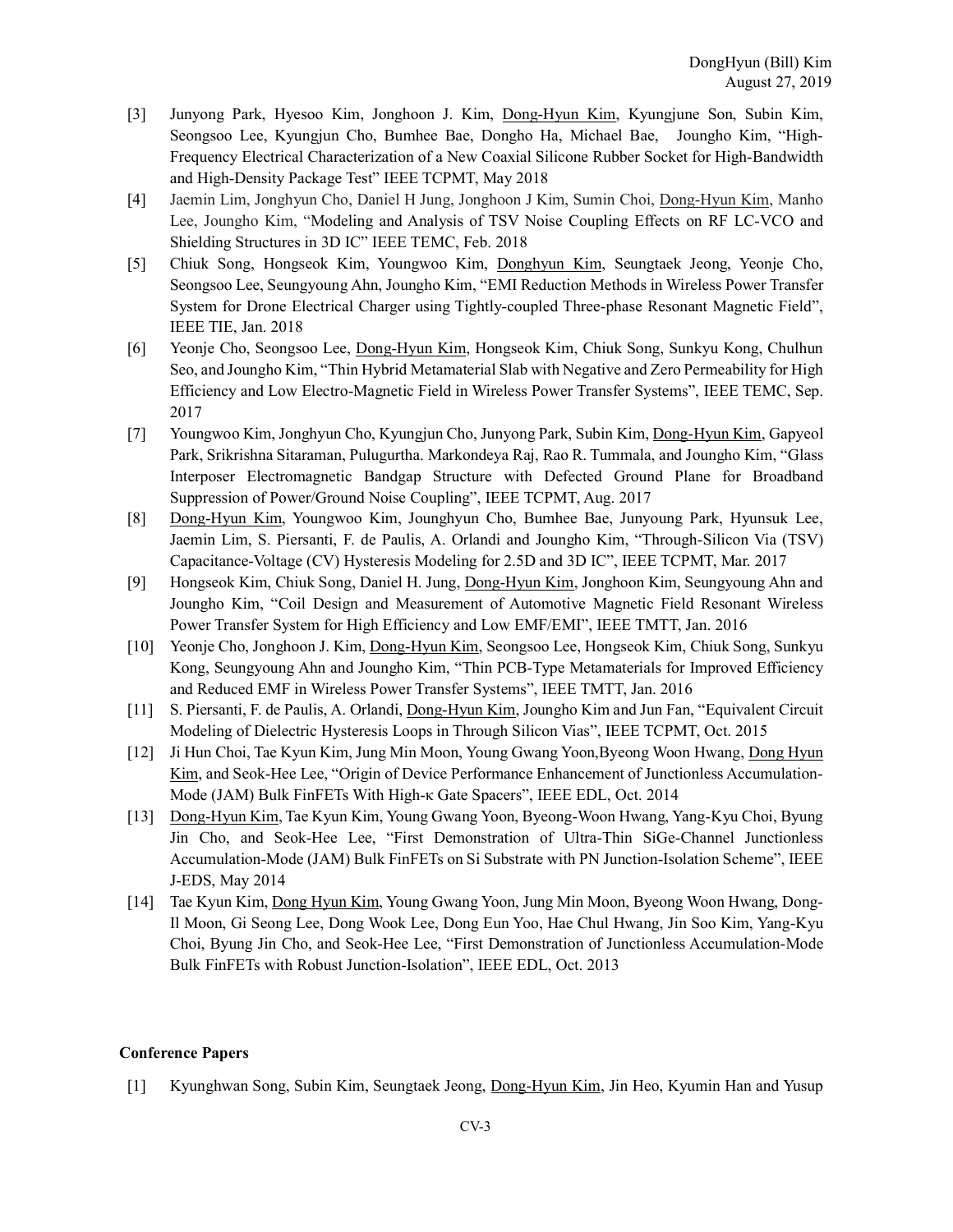Jung and Joungho Kim, "Simulation, Measurement and Mathematical Estimation of Magentic Field Shielding Effectiveness of Sputtered Shielding Materials using Spiral Coils", EMC 2018, Jul. 2018

- [2] Dong-Hyun Kim, Subin Kim, Junyong Park, Youngwoo Kim, Sumin Choi, Kyungjun Cho and Joungho Kim, "Bias-dependent Power Distribution Network Impedance Analysis with MOS Capacitor", Joint IEEE EMC & APEMC Symposium, May 2018
- [3] Sumin Choi, Heegon Kim, Junyong Park, Dong-Hyun Kim, Daniel H. Jung, Jaemin Lim, Kyungjun Cho and Joungho Kim, "Estimation and Analysis of Crosstalk Effects in High-Bandwidth Memory Channel", Joint IEEE EMC & APEMC Symposium, May 2018
- [4] Junyong Park, Dong-Hyun Kim, Youngwoo Kim, Sumin Choi and Joungho Kim, "Eye-Diagram Estimation with Stochastic Model for 8B/10B Encoded High-Speed Channel", Joint IEEE EMC & APEMC Symposium, May 2018
- [5] Junyong Park, Huijin Song, Dong-Hyun Kim, Sumin Choi and Joungho Kim, "Statistical Eye-Diagram Estimation Method for High-Speed Channel with N-Tap Decision Feedback Equalizer (DFE)", Joint IEEE EMC & APEMC Symposium, May 2018
- [6] Dong-Hyun Kim, Hyunsuk Lee, Jonghoon Kim, Jung-Min Park, Un-ho Kim, Kun-ho Kim, Yeok-Hwan Jeon, Hyeok-Cheol Kwon, Hoon Kim, Maeng-Ki Song and Joungho Kim, "Signal Integrity Analysis of Machine Pressed Coaxial Connector for Automotive System", EPEPS 2017, Oct. 2017
- [7] Kyunghwan Song, Yeonje Cho, Subin Kim, Seungtaek Jeong, Dong-Hyun Kim, Hongseok Kim, Bongsuk Kim, Jin Heo, Yusup Jung and Joungho Kim, "Measurement and Comparative Analysis of Shielding Effectiveness of Different Sputtered Materials", EMC 2017, Aug. 2017
- [8] Chiuk Song, Dong-hyun Kim, Kibum Yoon, Sunkyu Kong, Yeonje Cho, Seongsoo Lee, Seungtaek Jeong, Kyunghwan Song, Seokwoo Hong, Jonghoon Kim and Joungho Kim, "Low EMI high-k Tightly-coupled Resonant Magnetic Field (TCR-HMF) Charger with Impedance Design for a 3 wheeler Vehicle", WPTC 2017, Jun. 2017
- [9] Seokwoo Hong, Seongsoo Lee, Seungtaek Jeong, Dong-Hyun Kim, Jinwook Song, Hongseok Kim and Joungho Kim, "Dual-Directional Near Field Communication Tag Antenna with Effective Magnetic Field Isolation from Wireless Power Transfer System", WPTC 2017, Jun. 2017
- [10] Dong-Hyun Kim, Hyunsuk Lee, Hongseok Kim, Jonghoon Kim, Jung-Min Park, Ji-min Kim, Kyung-Nam Lee, Jong-Hoon Woo, Hyeok-Cheol Kwon, Hoon Kim, and Joungho Kim, "Signal Integrity Analysis of Vertical Dual Port Coaxial Connector for Automotive System", EPEPS 2016, Oct. 2016
- [11] Hongseok Kim, Seungtaek Jeong, Dong-Hyun Kim, Young-Il Kim , In-Myoung Kim, and Joungho Kim, "Selective Harmonic Elimination Method of Radiation Noise from Automotive Wireless Power Transfer System Using Active Rectifier", EPEPS 2016, Oct. 2016
- [12] Sunkyu Kong, Bumhee Bae, Dong-Hyun Kim, Hongseok Kim, Chiuk Song, and Joungho Kim, "Electromagnetic Interference on Analog-to-Digital Converters from High-Power Wireless Power Transfer System for Automotive Charger", EMC 2016, Jul. 2016
- [13] Dong-Hyun Kim, Heegon Kim, Jaemin Lim, Yeseul Jeon, Koh Wee Jin, Chang Weng Yew Richard and Joungho Kim, "Analysis of Vertical PCB Connector Induced Via Stub Reduction in High Speed Serial Link", APEMC 2016, May 2016
- [14] Jaemin Lim, Heeon Kim, Dong-Hyun Kim, Yeseul Jeon, Koh Wee Jin, Chang Weng Yew Richard, and Joungho Kim, "Analysis on Via Design for Impedance Mismatch Minimization in High Speed Channel", APEMC 2016, May 2016
- [15] Hongseok Kim, Jonghoon Kim, Seungtaek Jeong, Seongsoo Lee, Yeonje Cho, Dong-Hyun Kim, and Joungho Kim, "EMI Reduction in Wireless Power Transfer System Using Spread Spectrum Frequency Dithering", WPTC 2016, Mar. 2016
- [16] S. Piersanti, F. de Paulis, A. Orlandi, Dong-Hyun Kim, Jonghyun Cho and Joungho Kim, "Through Silicon Via Time Domain Crosstalk Modeling Considering Hysteretic Coupling Capacitance", Joint